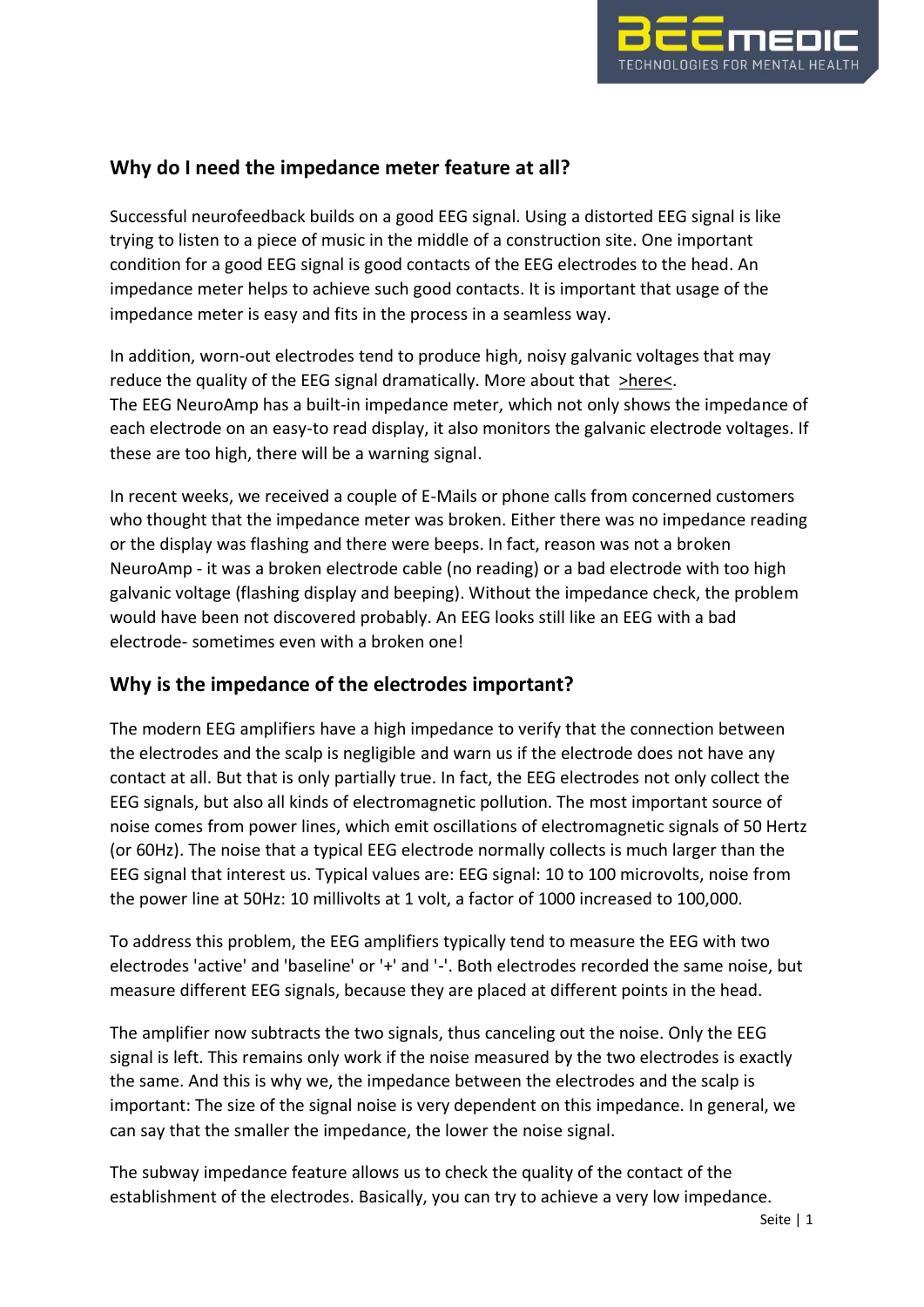

Normally, this requires a thorough cleaning of the application site and / or use of a peelinggel. Knowing that the noise signal depends on the impedance and that both the noise of the signals must be exactly the same, we understand that the adequacy of both impedances is even more important than the impedance of the values themselves.

### **Is the impedance measurement harmful?**

No, not at all. The impedance meter function of EEG devices uses a small measurement voltage in order to determine the impedances of the electrodes. This signal is so small that it cannot be felt by the body. EEG devices have to comply with the standard for electrical safety of medical devices, IEC 60601-1. Other equipment using similar measurement currents are e.g. body fat monitors or a scale with a body fat monitor.

### **Does the impedance meter function distort my EEG measurement?**

That depends on the measuring method. There are EEG amplifiers that measure the impedances during EEG signal acquisition. This is normally done with a frequency that is high compared to the EEG frequency range, so that both ranges do not interact. Other devices have to be isolated from the EEG amplifier, either by unplugging or by switching an internal relay.

#### **What is a DC offset, and why should I care?**

EEG electrodes sometimes act like little batteries - they produce a DC voltage. The reason for this is a combination of the electrode material with the substances on the scalp (skin, sweat, fat, Ten20 paste, gold plating of the electrode, etc.). Although this voltage can be much higher than the EEG signals, these offset voltages do not influence the EEG measurement, because the amplifier amplifies and processes only AC voltages. But, in case these galvanic voltages get too high, the input stage of the amplifier could get saturated, so that no EEG signal is amplified. Furthermore, it has been observed that the oscillations of these galvanic voltages are often similar in amplitude and frequency to those of the EEG signals. We recommend using only electrodes of the same material and to replace worn-out electrodes.

## **What can I do about line frequency pick-up?**

Good electrode contact and good balancing are required for optimal noise reduction. Also, the electrode cables should be kept parallel as far as possible, e.g. by placing them in a helix cable or by braiding them. Despite these precautions you will still sometimes see a large interference at 50Hz (or 60Hz). We do not recommend suppressing this 50 or 60Hz line with a notch filter or other sharp filters. First of all, such filters add phase distortions and delays, and secondly, watching this "signal" is a very good and easy method to check if the contact